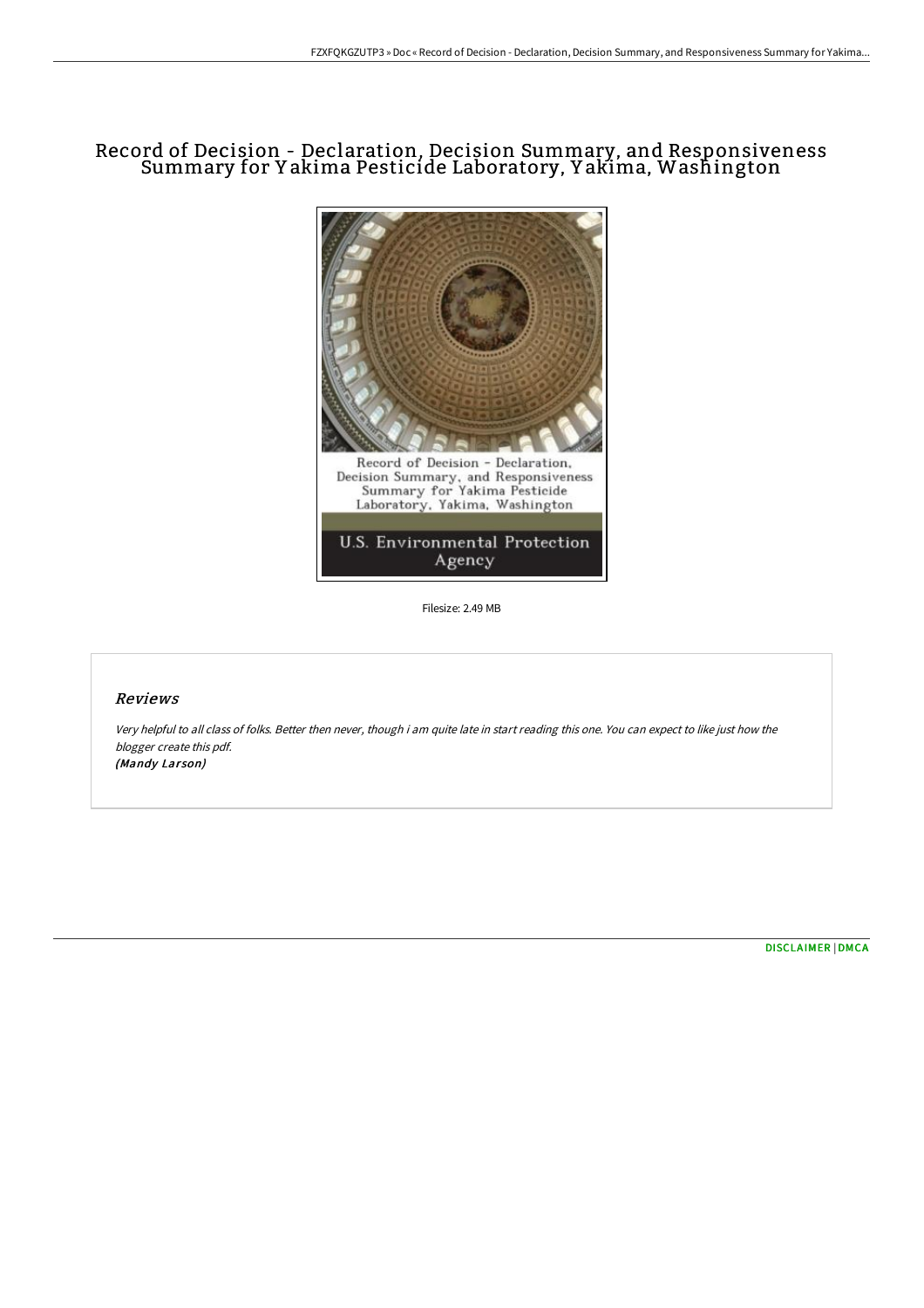# RECORD OF DECISION - DECLARATION, DECISION SUMMARY, AND RESPONSIVENESS SUMMARY FOR YAKIMA PESTICIDE LABORATORY, YAKIMA, WASHINGTON



To read Record of Decision - Declaration, Decision Summary, and Responsiveness Summary for Yakima Pesticide Laboratory, Yakima, Washington PDF, remember to access the web link listed below and save the file or have access to other information that are related to RECORD OF DECISION - DECLARATION, DECISION SUMMARY, AND RESPONSIVENESS SUMMARY FOR YAKIMA PESTICIDE LABORATORY, YAKIMA, WASHINGTON ebook.

BiblioGov. Paperback. Book Condition: New. This item is printed on demand. Paperback. 38 pages. Dimensions: 9.7in. x 7.4in. x 0.1in.The U. S. Environmental Protection Agency (EPA) was introduced on December 2, 1970 by President Richard Nixon. The agency is charged with protecting human health and the environment, by writing and enforcing regulations based on laws passed by Congress. The EPAs struggle to protect health and the environment is seen through each of its official publications. These publications outline new policies, detail problems with enforcing laws, document the need for new legislation, and describe new tactics to use to solve these issues. This collection of publications ranges from historic documents to reports released in the new millennium, and features works like: Bicycle for a Better Environment, Health EHects of Increasing Sulfur Oxides Emissions Draft, and Women and Environmental Health. This item ships from La Vergne,TN. Paperback.

<sup>@</sup> Read Record of Decision - Declaration, Decision Summary, and [Responsiveness](http://digilib.live/record-of-decision-declaration-decision-summary-.html) Summary for Yakima Pesticide Laboratory, Yakima, Washington Online

Download PDF Record of Decision - Declaration, Decision Summary, and [Responsiveness](http://digilib.live/record-of-decision-declaration-decision-summary-.html) Summary for Yakima Pesticide Laboratory, Yakima, Washington